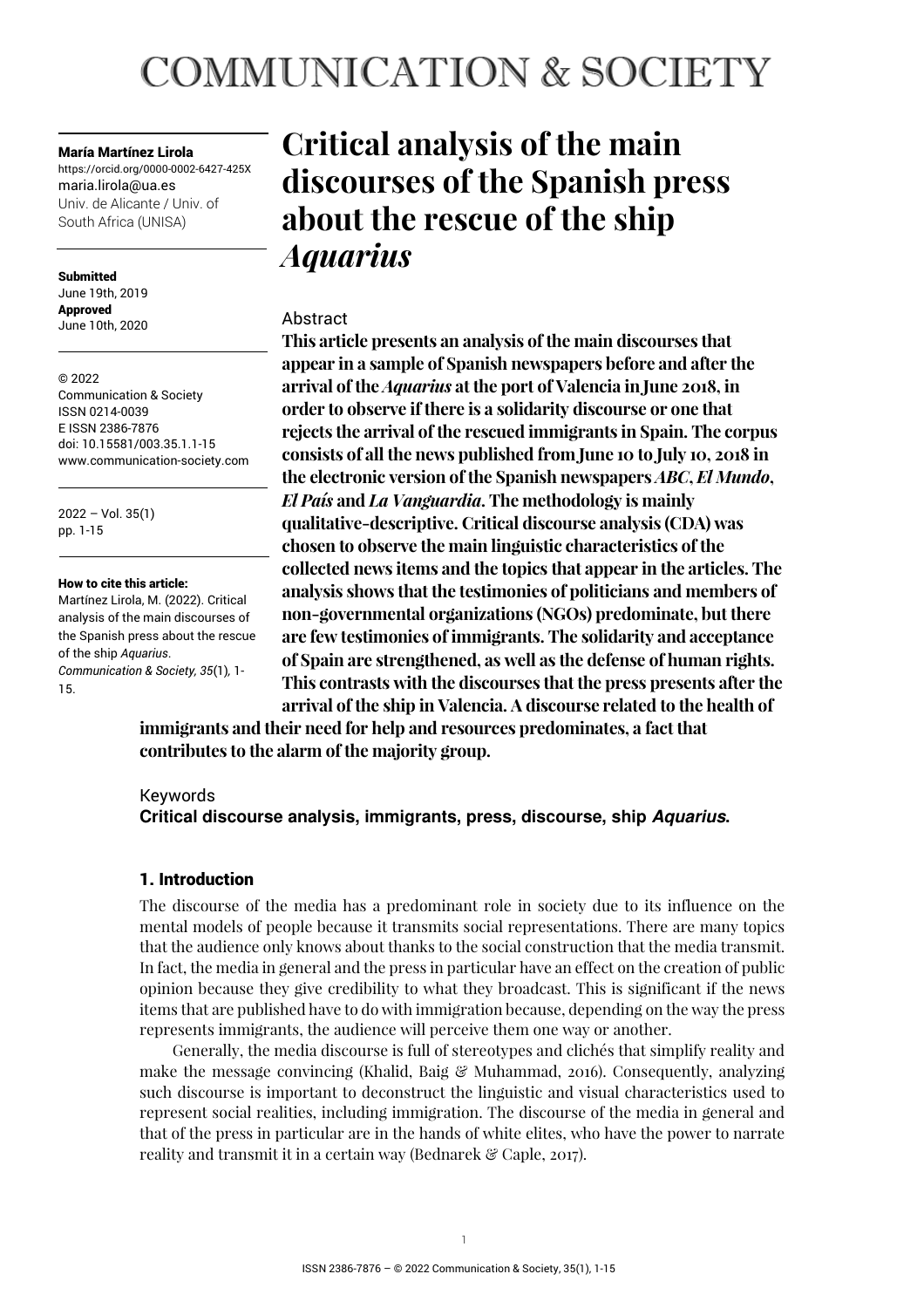The different linguistic and visual choices that journalists choose to create a news item are related to the context; there is a direct relationship between the meaning conveyed by the text and the social situation that frames it. In this sense, political elections establish power relations and reproduce ideologies (Fairclough, 2002), in this case between the Spanish society and immigrants. In this sense, ideology contributes to the internal reproduction of power and legitimation. In fact, the discourse of the press tends to reproduce the 'we-they' dichotomy to establish clear differences between the majority population and the immigrants.

Thus, the representation of immigrants in the press is crucial in forming of public opinion about their arrival in Spain, a country generally considered the gateway to Europe. The initiative of the Spanish government to offer Valencia as a port for *Aquarius*, *Orione* and *Dattilo* in June 2018 and the discourses about the arrival of these vessels enhances a very explicit positive image of Spanish society, as we will see in the analysis of the examples presented in this article.

The research question we ask ourselves is the following: what are the predominant discourses in the press regarding the Spanish government's decision to welcome immigrants on the *Aquarius* to Spain? Thus, this article tries to analyze the different discourses that arise about the rescue of *Aquarius* in order to observe whether we are facing a solidarity discourse or, on the contrary, a discourse that rejects the arrival in Spain of the rescued immigrants.

## 2. State of the art

The arrival of immigrants in Spain began to be significant in 1997 (Arango, 2002; Rodríguez Breijo, 2010) due to economic problems and the difficult living conditions that immigrants suffer in their countries of origin. Since then, there have been many national and international studies that have focused on analyzing the discourse representing immigrants in the press, following the principles of critical discourse analysis (CDA) (Bañón & Romero, 2013; KhosraviNik, 2010, 2014; Martínez Lirola, 2016, 2017a, 2017b; Moore, Gross & Threadgold, 2012; van Dijk, 2005, 2008; Wodak & Reisigl, 2001, among others).

These studies indicate that the general tendency of the press is to represent immigrants in a negative way, linking immigration with poverty, violence or illegality (Bañón, 2008; Casero, 2007). This fact does not support integration with the host society. Research on the visual and linguistic representation of immigrants in the Spanish press shows that immigrants are represented differently from the majority group of the population regarding origin, language, culture and appearance (Bañón & Fornielles, 2008; Martínez Lirola, 2014; van Dijk, 2005).

The tendency of the press is to problematize immigrants and to represent them as noncitizens (Anderson, 2013) and therefore different from the host society. This empowers the language used by the media, in Wodak's words (2011, p. 52): "The constant unity of language and other social matters ensures that language is entwined in social power in a number of ways: language indexes power and expresses power; language is involved where there is contention over and a challenge to power."

Representing immigrants as a people-problem, generally after the moment of arrival, when they require help from the majority group, emphasizes the negative representation. Furthermore, there are no references to the reasons why immigrants migrate or to the situation in their countries of origin. They are presented as a burden and a threat to the host society; their representation is usually full of prejudices (Sepúlveda, Gilberto, Rodrigo & Medina, 2008) and in many cases they are portrayed as asking for compassion and solidarity due to their vulnerable situation (Igartua, Moral-Toranzo & Fernández, 2011; Seoane Pérez, 2017).

In other cases, it has been shown that considering the situation of immigrants as a humanitarian emergency contributes to the media discourse "not stigmatizing regarding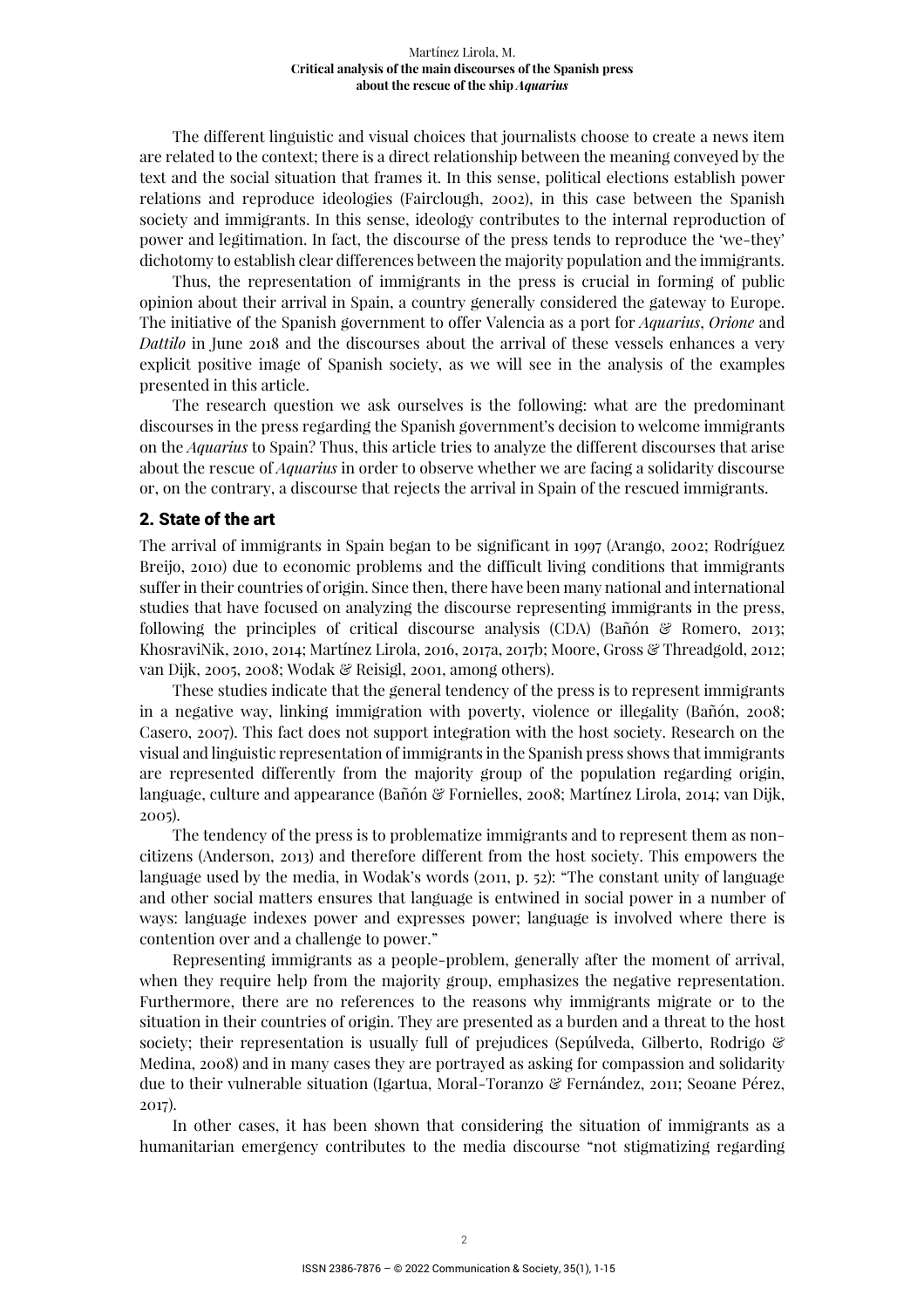migrants" ("no estigmatizante respecto de las personas migrantes"<sup>1</sup> ) (Solves Almela & Arcos Urrutia, 2020, p. 22). There are also studies that delve into how the use of certain linguistic strategies contributes to depersonalization (Cruz Moya, 2020).

There are other studies related to immigrants and refugees published by organizations that focus on pointing out that the media reflect and contribute to creating opinion and attitudes in the audience by presenting data from different parts of Europe (CCME & WACC Europe, 2017). Other studies clarify concepts such as refugee, immigrant, mixed flows or asylum seeker and present their social situation (UNHCR, 2014, 2016). Some researchers focus on claiming the need to work on sound policies and action protocols in the face of humanitarian emergencies that affect immigrants (Faure, Gavas & Knoll, 2015).

Discourse is considered by CDA as a social practice, and it is analyzed framed in the social situation in which it occurs. Its eclectic and interdisciplinary orientation contributes to delving into social issues, in this case immigration, and to deconstructing the ideology and power that the discourse reproduces (Wodak & Meyer, 2009).

CDA points out how discourse can legitimize and manipulate the groups that are empowered by society and those that are excluded (van Dijk, 2009, 2018; Zapata Barrero & van Dijk, 2007; Wodak & Meyer, 2009). In this sense, van Dijk (1997) delves into the binomial 'we-they,' where it is observed that there are differences between the majority group (we) and the minority groups (they, the immigrants in the case of this article). Therefore, CDA contributes to revealing how discourse reproduces racism by observing the patterns of discrimination that appear in the news items; it also highlights the importance of transforming the world into a place where justice and social transformation are promoted.

In this study we will use the CDA perspective to highlight the main discourses that appear in the Spanish press related to the rescue of the Aquarius. We will offer a critical approach in order to deepen into the ideology they transmit, and the relationship established between Spanish society and the rescued immigrants.

#### 3. Objectives, data and methodology

The main objective of this article is to deconstruct the main types of discourses that are offered in a sample of the Spanish press about the rescue and reception of the 630 immigrants who arrived at the port of Valencia on June 17, 2018, after the decision from the Spanish government to offer Valencia as a safe harbor once the Italian government refused to host them. The main characteristics of these discourses will be analyzed using examples.

This article will focus on all the news items published in the newspapers *ABC*, *El País*, *El Mundo* and *La Vanguardia* at two crucial moments related to the rescue of the *Aquarius*: 1) the moment when it was announced that Spain offered the port of Valencia for the arrival of immigrants and the discourses that arose before the arrival of these immigrants in Valencia, and 2) the moment when the *Aquarius* and the *Orione* and *Dattilo* arrive in Valencia with 630 people on board on June 17, 2018. The time frame prioritizes consequences over antecedents. That is, we have just seven days between the announcement of the reception (June 10, 2018) and the arrival of the ship (June 17, 2018), but we have more than twenty days after the arrival of the ship (until July 10, 2018).

*ABC* is considered a conservative newspaper and *El País* progressive; *El Mundo* considers itself liberal. *La Vanguardia* is a conservative Catalan newspaper. The news items were selected by reading the digital edition of these newspapers each day and selecting all that articles on the *Aquarius*, *Orione* and *Dattilo*. The selected time is framed from the announcement of the Spanish government to offer Valencia as a host port until one month later. There are 176 articles; distribution by newspapers can be seen in the following table:

<sup>&</sup>lt;sup>1</sup> The translation of all the examples has been done by the author.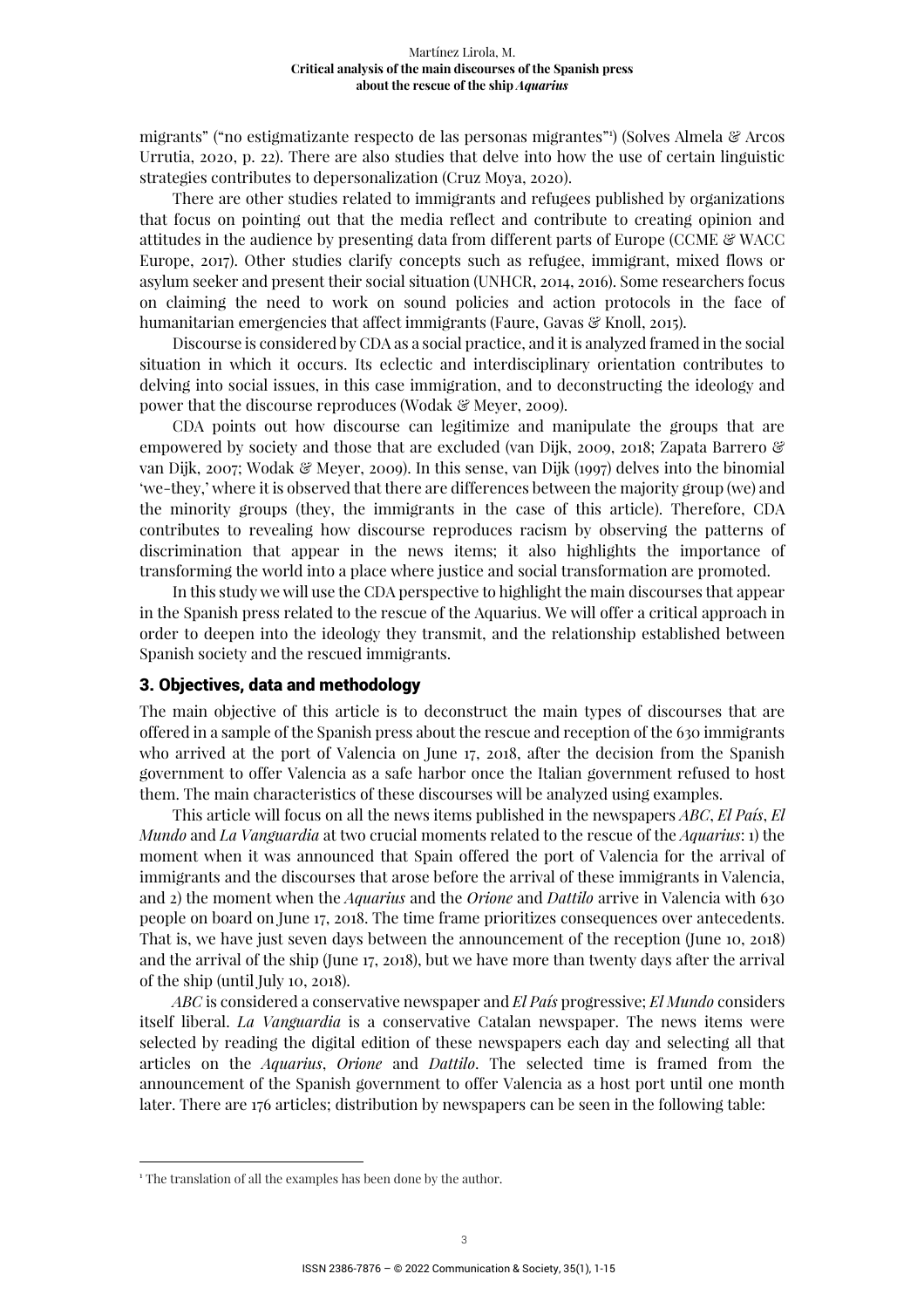| Newspaper        | Number of news items collected | Corpus percentage |
|------------------|--------------------------------|-------------------|
| ABC              |                                | 31.25%            |
| El Mundo         | 29                             | 16.47%            |
| El País          |                                | 24.43%            |
| La Vanguardia    | 49                             | 27.84%            |
| Total news items | 76                             | 100%              |

**Table 1**. Distribution of the corpus.

Source: Own elaboration.

Once the news items were collected, they were divided into those published before and after the arrival of the *Aquarius* in Spain. All the examples were analyzed paying special attention to the way in which the rescued people were referred to and to the discourses that politicians and NGOs offered. We consider that the total number of news items is sufficient to draw some conclusions, since it was observed that, before the arrival of the ship in Spain, discourses praising the solidarity of the Spanish society abound. However, after the arrival, the predominant discourses are related to the health of immigrants, to the positive image of Spain when welcoming the *Aquarius* and to the possible effects that the measure adopted by the Spanish government may have.

Next, we chose to use the perspective of CDA in order to deconstruct how a sample of the Spanish press transmitted the rescue and arrival in Spain of the *Aquarius*. CDA principles are useful to analyze the main discursive strategies used by journalists to represent immigrants. In this sense, the main linguistic characteristics were observed in order to deconstruct the power relations and ideology (both key issues in CDA) behind the journalists' selections. This will contribute to increasing the critical awareness of the audience and to becoming aware of the tools used by the press to build a power discourse (Armañanzas Sodupe & Díaz-Noci, 1996; Barrera, 2004).

Following the tradition of CDA, the methodology is mainly qualitative-descriptive, as some representative examples of the main discourses found in the corpus are presented in the following section. However, in Table 1 we have considered it appropriate to offer quantitative data related to the structure of the corpus. The fact that this research has a social purpose and is aimed at analyzing the discourse related to the arrival of immigrants on board the *Aquarius* justifies CDA as its general framework, due to its importance to deconstruct social issues. Furthermore, its relevance is justified by its usefulness for observing how a direct relationship is established between the discourse and the society in which it is framed.

## 4. Analysis

This section is divided into three sections. First, we present the main characteristics of the corpus. Next, we offer a sample of the main discourses in the Spanish press before the arrival of the *Aquarius*. Finally, an approach to the discourses that the press offers after the arrival of the *Aquarius* and the other two ships in Valencia is presented. The examples in each section have been selected because they show the main linguistic characteristics used by journalists to report on the rescue of the *Aquarius*.

## 4.1. *Linguistic approach to the analysis of the corpus*

The language that the press normally uses to refer to immigrants is usually negative, since it is very common to use collocations such as 'waves of immigrants,' 'massive arrivals' or 'illegal immigrants' (Martínez Lirola, 2017a). However, when analyzing the news items related to the rescue of the *Aquarius* and considering it as a humanitarian issue, it is observed that the three predominant words are 'immigrants' (629 cases), 'people' (355 examples) and 'refugees' (335 occasions). Other common ways of referring to immigrants are those presented in the following table, ordered from highest to lowest according to the number of times they appear.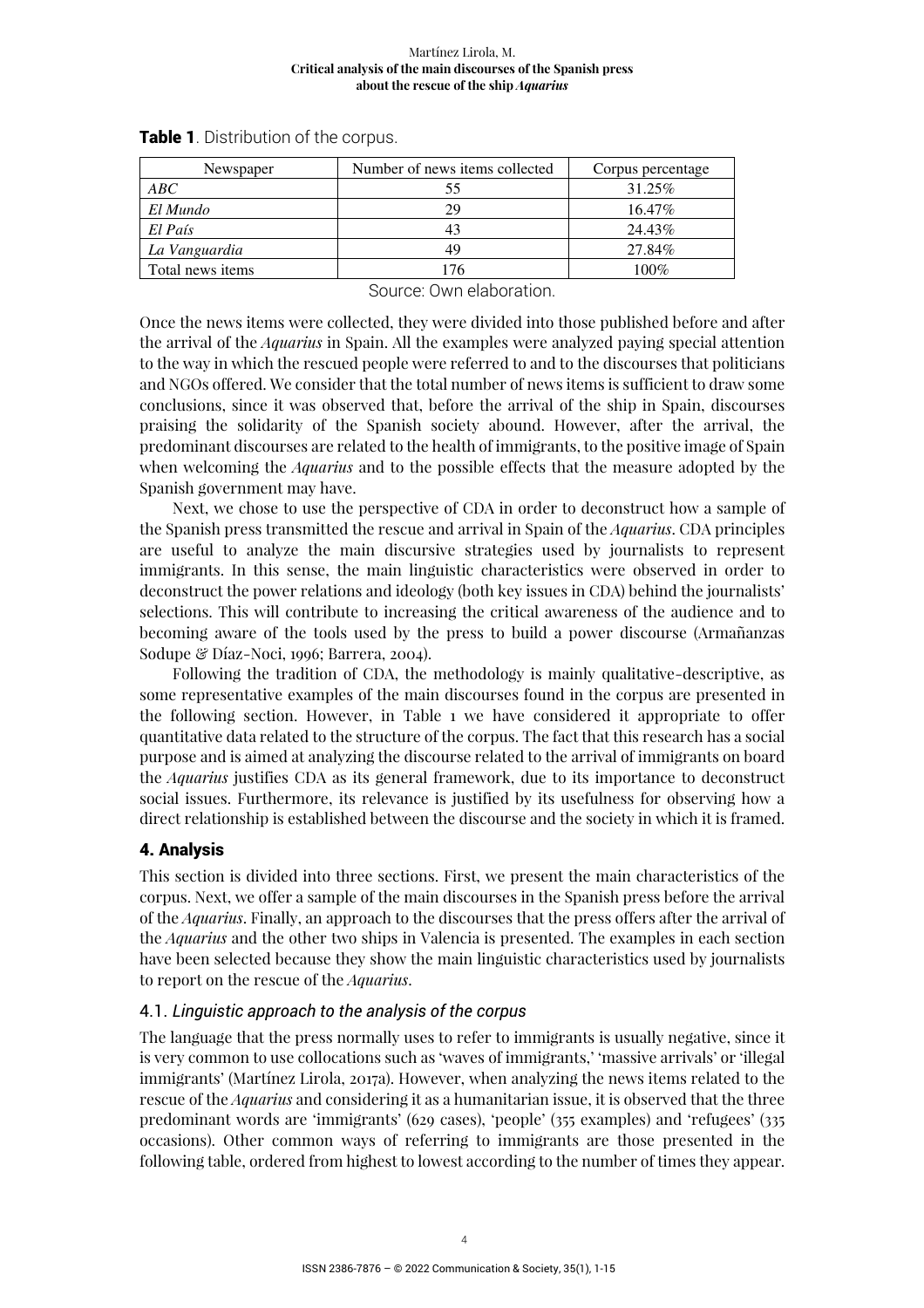| Word or collocation used                                    | Number of examples |
|-------------------------------------------------------------|--------------------|
| the rescued (los rescatados)                                | 164                |
| migrants (migrantes)                                        | 141                |
| the castaways (los náufragos)                               | 27                 |
| the welcomed ones (los acogidos)                            | 14                 |
| the rescued migrants (los migrantes rescatados)             | 14                 |
| the rescued people (personas rescatadas)                    | Q                  |
| the displaced (los desplazados)                             |                    |
| the 630 immigrants rescued (los 630 inmigrantes rescatados) |                    |
| the ship passengers (los pasajeros del barco)               |                    |

| Table 2. Lexicon used to refer to people rescued from Aquarius in 2018. |  |  |
|-------------------------------------------------------------------------|--|--|
|-------------------------------------------------------------------------|--|--|

Source: Own elaboration.

Once immigrants arrive in Valencia, there is a reference to the 'call effect' (*ABC*, 06-18-2018) that may arise after the humanitarian decision in Spain. The use of the expression 'without papers' highlights the illegal situation of immigrants. In the example that follows we also find the adjectives 'irregular' and 'illegal,' frequent descriptions in the press to refer to immigrants (Martínez Lirola, 2016) and that clearly mark the difference between them and the host population:

Cuando una persona pone su pie en territorio español a falta de permiso administrativo para ello estrena su estatus de sin papeles. Es un irregular o un ilegal que se arriesga a una detención y a un expediente de devolución a su país de origen (When a person sets foot in Spanish territory in the absence of administrative permission to do so, he/she releases his/her status as without papers. It is an irregular or illegal person that risks arrest and a return file to the country of origin) (*El Mundo*, 06-18-2018).

One of the constant features in the news related to immigrants has to do with the use of figures. In the following example we can see that, in addition to the repeated number of the 630 that arrived, the number of people arriving on each ship is specified:

El barco Aquarius de la ONG SOS Mediterranée y de Médicos Sin Fronteras (MSF) lleva a 106 inmigrantes, de ellos 51 mujeres, 45 hombres y 10 niños, mientras que el resto lo harán repartidos en la nave Orione de la Marina italiana y en la Dattilo de los guardacostas, en total 630 inmigrantes según un nuevo recuento (The *Aquarius* ship of the NGO SOS Mediterranée and Médecins Sans Frontières (MSF) carries 106 immigrants, of them 51 women, 45 men and 10 children, while the rest will be distributed in the *Orione* ship of the Italian Navy and in the Coast Guard *Dattilo*, a total of 630 immigrants according to a new count) (*La Vanguardia*, 06-12-2018).

Another characteristic is to present immigrants as recipients of the action of the majority group, since they receive the action of being rescued, as can be seen in this example: "Los inmigrantes serán trasladados a España por la Armada italiana" ("Immigrants will be transferred to Spain by the Italian Navy") (*El Mundo*, 06-13-2018). In examples such as this one, we observe that the binomial 'we-they' coexist, which marks clear differences between the immigrants and the Spanish population.

## 4.2. *Approach to the discourses before the arrival of the* Aquarius

The examples in this section show some of the white elite discourses about the arrival of the *Aquarius*. The 'we-they' binomial is clearly shown in the selected Spanish news items. There is a division between the Spanish population, more specifically the politicians who make decisions, and the immigrants who arrive and are rescued. The references to the people of the majority group are clear, and the proper names and political positions are presented. In addition, their testimonies are offered in quotation marks on the news items, so that journalists lose their own voice to give the voice to well-known people in politics. The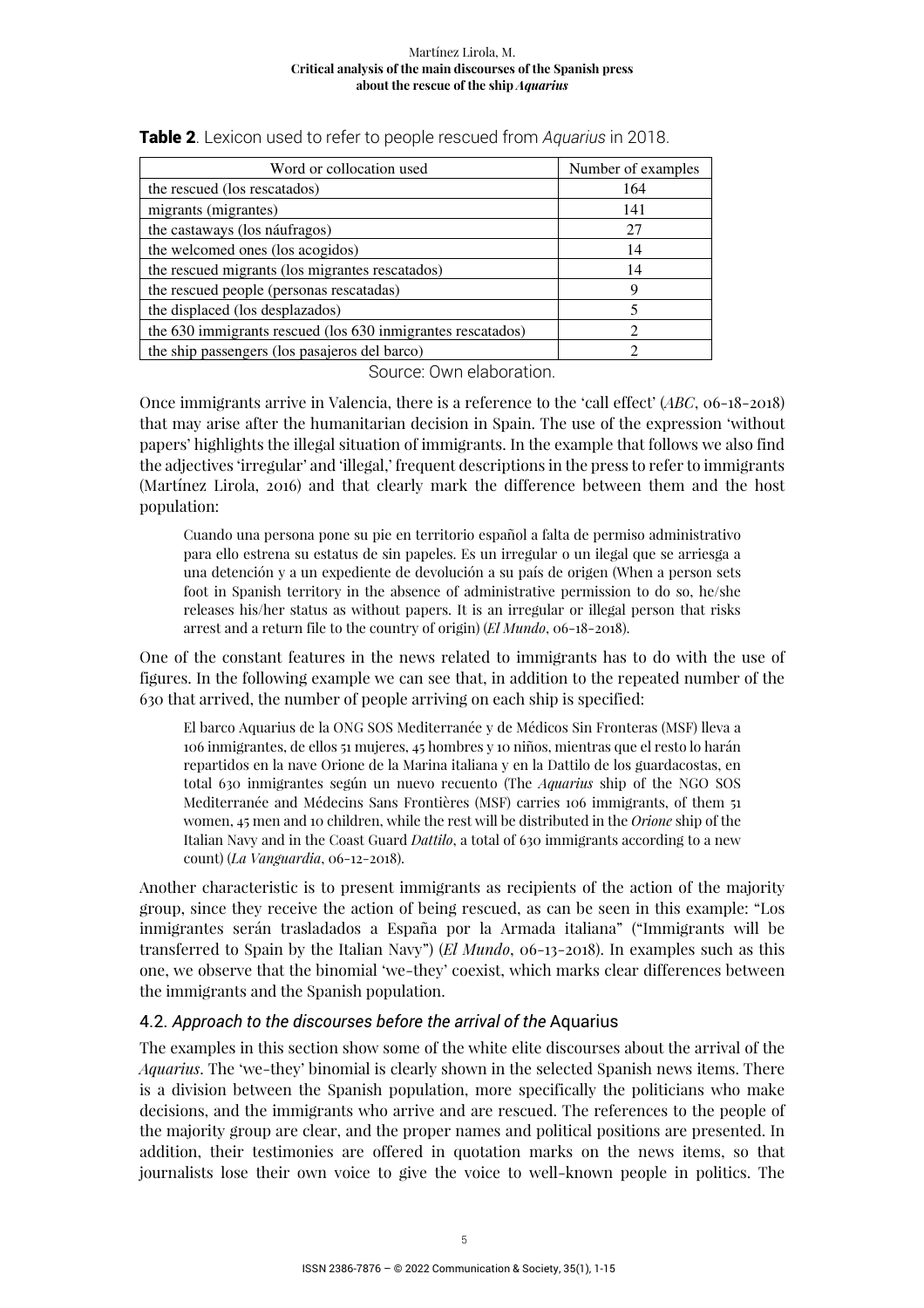examples that follow show that, before the arrival of the *Aquarius* in Spain, a discourse that links Spain with a caring and supportive State and with the defense of human rights predominates.

The decision of the Spanish government chaired by Pedro Sánchez to welcome the 630 people on board the ship Aquarius and the *Orione* and *Dattilo*, after the refusal of Italy, carries with it a humanitarian discourse that favors the reception of immigrants, as we can see in the following testimony of Pedro Sánchez: "Es nuestra obligación ayudar a evitar una catástrofe humanitaria y ofrecer un puerto seguro a estas personas" ("It is our obligation to help prevent a humanitarian catastrophe and to offer a safe harbor to these people") (*El País*, 06-11-2018).

The following statement by the Defense Minister, Margarita Robles, also links the rescue of the ships with the defense of human rights, since she makes an express declaration of the defense of life: "El derecho internacional exige la protección de la vida humana y ese derecho se plasma en otros textos internacionales, como la Carta de Naciones Unidas" ("International law requires the protection of human life and this right is embodied in other international texts, such as the United Nations Charter") (*El Mundo*, 06-12-2018).

Once it was announced that Valencia would be the host port, the testimonies of people with political positions in which the solidarity of Spain in general and of Valencia in particular are praised, it was reiterated that it is a humanitarian matter to welcome the people who have been rescued, as the president of the Valencian Generalitat, Ximo Puig, points out: "La operación de país" para recibir en Valencia a los inmigrantes a bordo del Aquarius es "una cuestión de humanidad" y ha destacado "la riqueza espiritual extraordinaria" que representa para la Comunitat participar en una acción solidaria como esta" ("The country operation" to receive immigrants in Valencia aboard the *Aquarius* is "a matter of humanity" and has highlighted "the extraordinary spiritual wealth" that participating in a solidarity action like this represents for the Community") (*La Vanguardia*, 06-12-2018).

The following testimony of Manuela Carmena, Mayor of Madrid, is a clear example of the welcoming discourse that predominates in the Spanish political elite concerning the rescue of the *Aquarius.* Affirming that Spain has the capacity to host contributes to the 'we-they' discourse, since it is 'we,' the host society, that helps, welcomes, shares its resources, while 'they,' in this case refugees, are the ones who receive help and are welcomed: "Les recibiremos con los brazos abiertos. España tiene el deber y la capacidad de acoger a refugiados" ("We will welcome you with open arms. Spain has the duty and the capacity to receive refugees") (*La Vanguardia*, 06-11-2018).

In the two examples that follow we observe how two people with political positions, from the majority group and from white elites, insist on the need to respect international legislation that affects immigrants ('they'). We are therefore faced with a discourse that emphasizes the need to comply with the law. The following example indicates that the President of the Government, Pedro Sánchez, has given instructions for Spain to "cumpla con los compromisos internacionales en materia de crisis humanitarias" ("comply with international commitments regarding humanitarian crises") *(La Vanguardia*, 06-11-2018).

The Minister of Justice, Dolores Delgado, also refers to international responsibility, as she believes that the rescue of the *Aquarius* is not linked to generosity. In this case, an interpretation of the 'we-they' binomial leads us to refer to 'we,' the countries that must respect international agreements, and to 'they,' the immigrants affected by those agreements: "Tenemos asumido todos los estados que hemos suscrito tratados internacionales que no es una cuestión de buenismo o generosidad, sino de responsabilidad internacional" ("All the States have assumed that we have signed international treaties that are not a matter of goodwill or generosity, but of international responsibility") (*El Mundo*, 06-12-2018).

The previous examples referring to international treaties contrast with some testimonies of people from NGOs that focus on the vulnerability of the rescued people and the defense of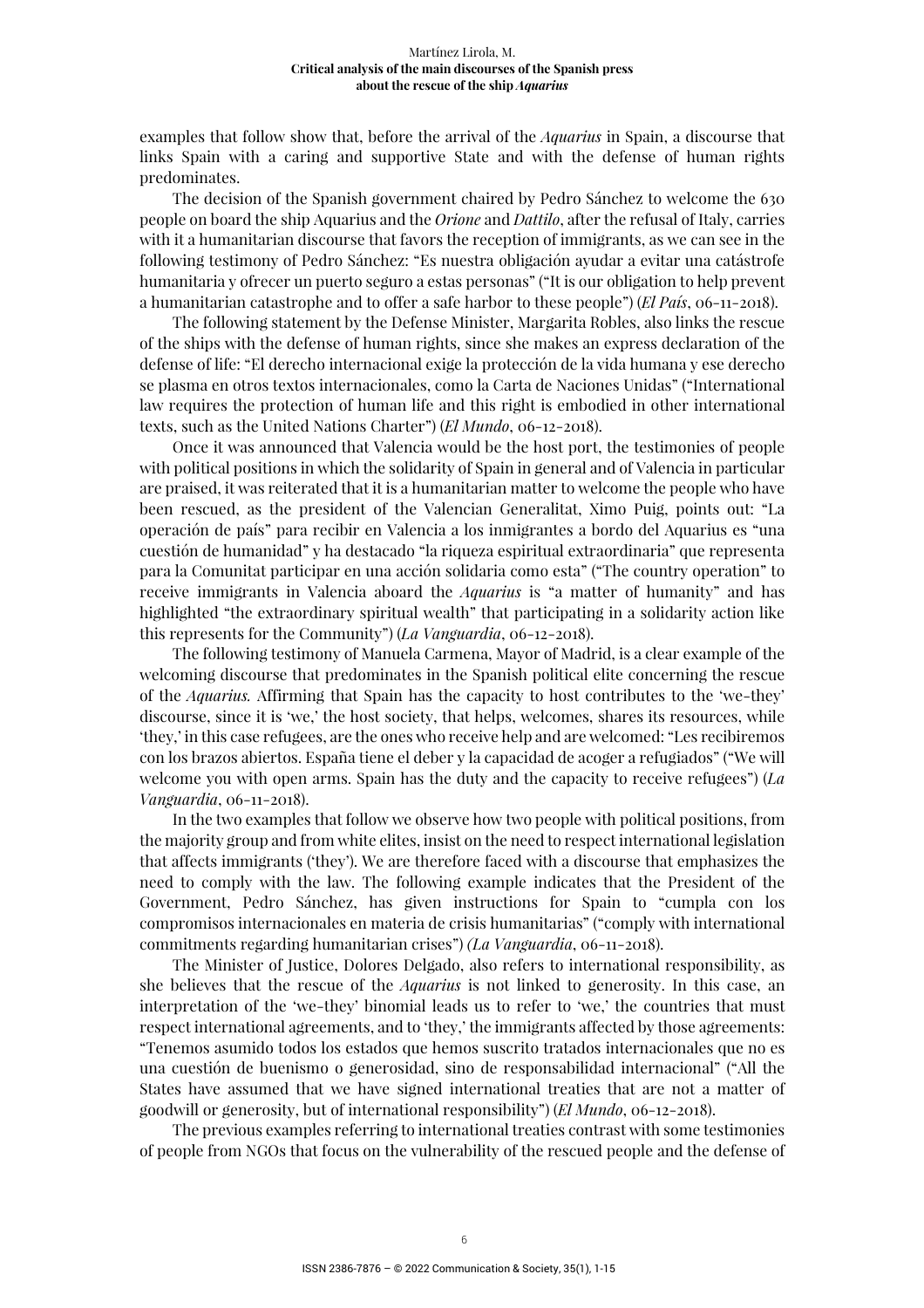human rights. These examples illustrate a discourse that calls for a humane treatment of immigrants.

David Beversluis, one of the doctors on board the ship belonging to the NGO Médicos sin Fronteras, refers to the vulnerability of some of the people on board, a fact that favors the promotion of a humanitarian discourse, which contributes to the population being willing to help: "La situación de la nave es actualmente estable; sin embargo, hay personas muy vulnerables que pueden empeorar durante la noche y no tenemos una capacidad médica avanzada para brindarles" ("The ship's situation is currently stable; however, there are very vulnerable people who can worsen at night and we do not have the advanced medical capacity to provide for them") (*ABC*, 06-11-2018).

The terrible situation of helplessness in which immigrants remain in the Mediterranean Sea means that their rescue is considered associated with the defense of human rights, something that Italy has neglected when closing its ports. The following testimony from the president of the SOS NGO, Daniel Méndez, clearly shows that welcoming people on board the *Aquarius* and the other ships is a matter of human rights. There is an indirect reference to the refusal of Italy and Malta to host the *Aquarius*, a fact that is considered an abandonment of people in a vulnerable situation and, therefore, human rights: "Pedimos al Gobierno de España que designe un puerto seguro y muestre así a Europa que no todos en el Mediterráneo están dispuestos a abandonar los Derechos Humanos" ("We ask the Government of Spain to designate a safe port and thus show to Europe that not everyone in the Mediterranean is willing to abandon human rights") (*La Vanguardia*, 06-12-2018).

Before immigrants arrived in Valencia, we only found the words of two of the immigrants on board the Aquarius. This clearly shows that, as the rescue and reception are in the hands of the majority group, what predominates in the press are the opinions of people in political positions and some NGOs. The first example is the testimony of Kevin, a 20-year-old Nigerian immigrant, who left Libya twenty hours earlier. He refers to the words of Max Avis, the ship' captain, *Aquarius*'s deputy rescue coordinator at the time of the rescue: "Caballeros, quédense sentados, mantengan la calma. Los vamos a rescatar a todos, uno por uno. Ayúdennos a que les ayudemos" ("Gentlemen, stay seated, stay calm. We are going to rescue everybody, one by one. Help us to help you") (*El País*, 06-11-2018).

Next, Libya's comparison with living in hell clearly shows the harshness of the situation that led so many people to risk their lives at sea. In addition, in this excerpt we know some of the human rights violations that are carried out in Libya, a fact that is not usually common since the press does not usually report on the situation of immigrants in their countries of origin or transit:

El cooperante de SOS Mediterranée Alejandro Porro explicó que no fue hasta ayer cuando les comunicaron que el puerto de destino será Valencia, porque querían hacerlo de manera tranquila y correcta, utilizando mapas para mostrarles el camino. […] "Lo apreciamos mucho, siempre que sea Europa y no vayamos de vuelta a Libia. Libia es como vivir en el infierno", afirmó uno de los rescatados a la oenegé. Libia, repiten, es un país donde reciben tratos inhumanos, muchas veces obligados a trabajos forzosos o sometidos a torturas. (The SOS Mediterranée cooperator Alejandro Porro explained that it was not until yesterday when they were informed that the destination port will be Valencia, because they wanted to do it calmly and correctly, using maps to show them the way. […] "We appreciate it very much, as long as it is Europe and we do not go back to Libya. Libya is like living in hell," said one of the rescued to the NGO. Libya, they repeat, is a country where they receive inhuman treatment, often forced into forced labor or subjected to torture] (*La Vanguardia*, 06-13-2018).

#### 4.3. *Approach to the discourses after the arrival of the* Aquarius

Once the 630 people on board the three boats arrived in Valencia on June 17, 2018, it is observed that one of the main discourses that arise refers to immigrants' health. In the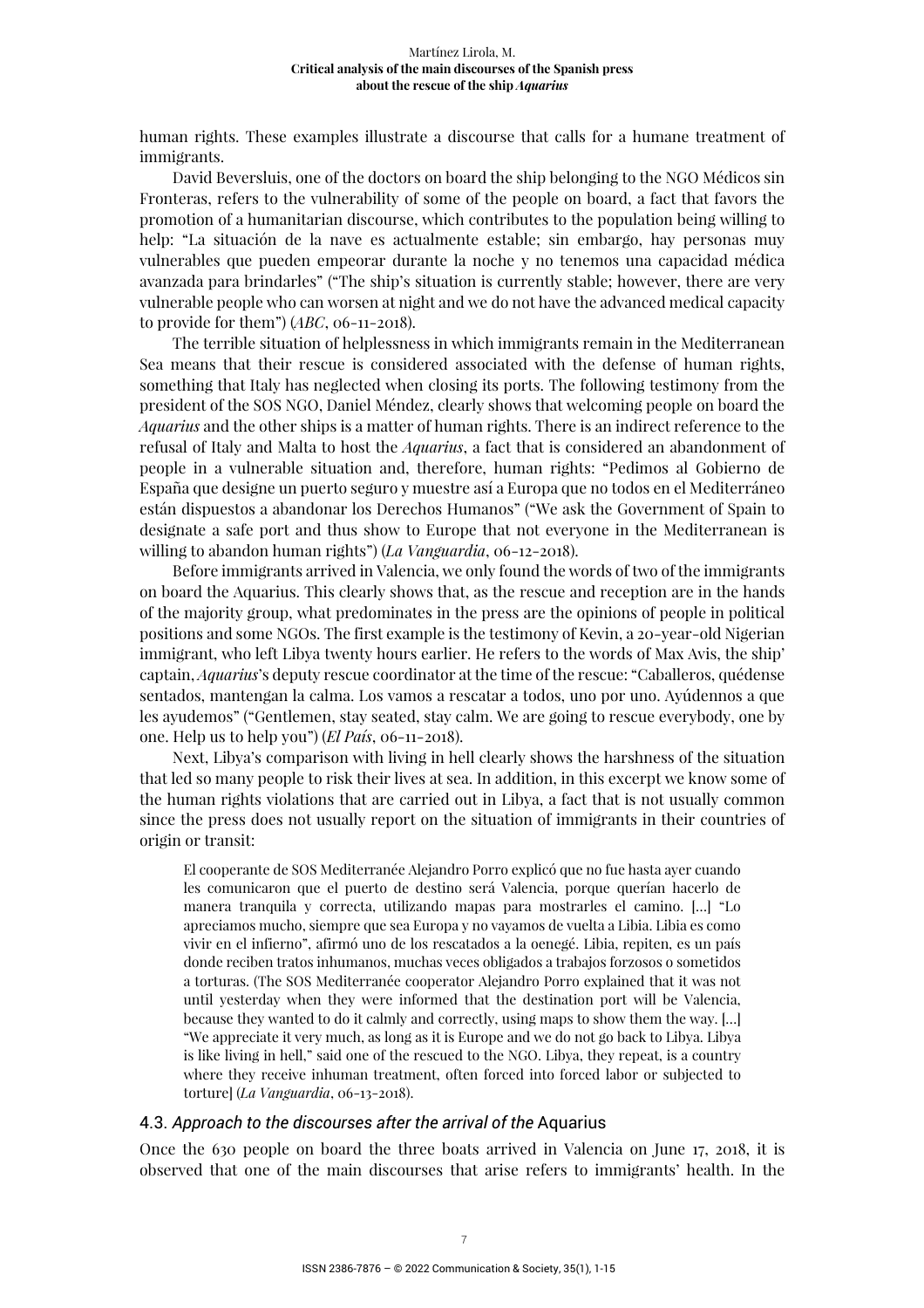following statement, it is pointed out that it was necessary to take care of burns after the arrival of immigrants, a fact that contributes to reassuring Spanish society:

En cuanto al estado de salud de los pasajeros, el subdirector general de Emergencia de la Generalitat Valenciana, Jorge Suárez, ha remarcado que, aunque no se han registrado incidencias graves, sí se ha detectado un porcentaje mayor de lo esperado de personas afectadas por tipologías menores como quemaduras (Regarding the state of health of the passengers, the deputy director general of emergency of the Generalitat Valenciana, Jorge Suárez, has remarked that, although no serious incidents have been registered, a higher percentage than expected of people affected by minor typologies such as burns) (*La Vanguardia*, 06-17-2018).

When reference is made to the fact that immigrants need health care, a discourse is generated about the need for help and resources that immigrants have. The use of figures serves to create the idea that there are many people who need State resources due to their vulnerable situation:

Los 630 inmigrantes del Aquarius completan todo el circuito sanitario y administrativo. El proceso se completó a las 22:34 de la noche del domingo. Un total de 200 personas requirieron atención sanitaria y 144 fueron desviadas a hospitales (The 630 immigrants from *Aquarius* completed the entire health and administrative process. The process was completed at 22:34 on Sunday night. A total of 200 people required health care and 144 were diverted to hospitals) (*ABC*, 06-18-2018).

The following statement helps to alert the Spanish population of possible infectious diseases that immigrants may have. In addition, it should be noted that 44 people are taken care of in hospital centers in Valencia, and the reference to 'massive arrival' generates a certain effect of invasion in the host society, since it is emphasized that many people have arrived and some have to use hospitals. The fact that there is the possibility that there are immigrants with infectious diseases generates a state of alarm in the national population, as this goes beyond the use of public resources; there is also the possibility of contagion, that is, the Spanish population could be threatened:

La llegada masiva de inmigrantes ha activado el protocolo de enfermedades infecciosas propias de sus países de origen en los hospitales valencianos. Aunque los servicios médicos confirmaron que la situación sanitaria de los acogidos era relativamente buena, 44 fueron remitidos a centros hospitalarios con problemas como contusiones en piernas y brazos (The massive arrival of immigrants has activated the protocol of diseases, infections typical of their countries of origin, in Valencian hospitals. Although the medical services confirmed that the health situation of the inmates was relatively good, 44 were taken to hospital centers with problems such as bruises on their legs and arms) (*El Mundo*, 06-18-2018).

The next example does not specify the health problems that immigrants are treated for, but it does indicate that they are receiving psychological help. Once again, the resources of the Spanish State are used in the reception and accompaniment process. The following testimony of the president of the Red Cross in Valencia, Rafael Gandía, refers to the type of medical care that immigrants received, pointing out that "[…] se basa en el tratamiento de síntomas variados y el acompañamiento psicológico mientras esperan, de modo que estas personas no se sientan solas" ("[…] it is based on the treatment of various symptoms and psychological support while they wait, so that these people do not feel alone") (*El Mundo*, 06-18-2018).

Although after the arrival of immigrants in Valencia what predominates is a discourse related to health, other discourses also appear. As mentioned in the previous section, Spain's position and the way in which it has reacted to a humanitarian crisis are praised and the need to respect the common regulations to be observed by the countries of the European Union is pointed out. The following example shows the opinion of the Vice President of the Government, Carmen Calvo: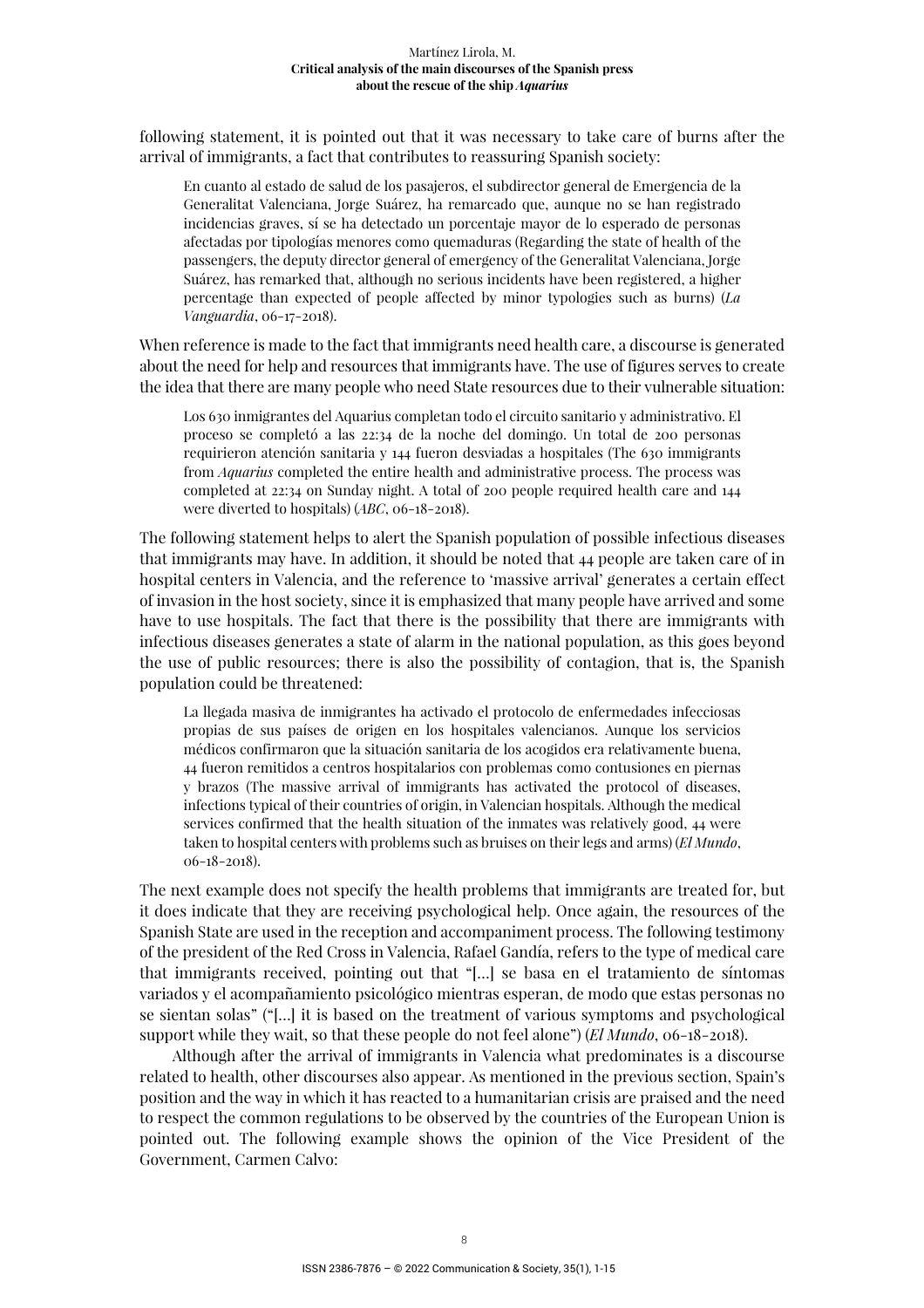Asimismo, ha señalado que el Gobierno ha afrontado la situación con una "respuesta democrática y estricta" a una crisis humanitaria pero que "obviamente" pone el tema en el debate europeo; "hay que cumplir nuestra normativa común" y dar "una respuesta razonable de las democracias europeas al mundo", ha aseverado. Calvo ha añadido que cumplirán los "propios compromisos como Gobierno de España" y lo hará el "presidente en primera persona con la agenda que va a ir desarrollando" (She also noted that the Government has faced the situation with a "strict and democratic response" to a humanitarian crisis but that "obviously" puts the issue in the European debate; "we must comply with our common regulations" and give "a reasonable response from European democracies to the world," she asserted. Calvo added that they will fulfill their "own commitments as the Government of Spain" and the "president himself with the agenda that he will develop" will do so.) (*La Vanguardia*, 06-18-2018).

The positive image of Spain is reinforced by contrasting it with the image that Italy presents when closing its ports to the arrival of immigrants. Referring to Italy's lack of values as a threat to Europe contributes to offering a negative image of this country:

Porque el Gobierno de Italia, desde que se ha estrenado Salvini (aunque el primer ministro sea un tal Conte que dicen que está enfadado), está convirtiéndose en la mayor amenaza a los valores que ha representado Europa desde el fin de la Segunda Guerra Mundial. (Because the Government of Italy, since Salvini has been released (although the Prime Minister is a certain Conte who they say is angry), has become the greatest threat to the values that Europe has represented since the end of World War II) (*El País*, 06-22-2018).

The 'we-they' binomial (Spain-Italy) is reinforced by racist and xenophobic statements made by the Italian Interior Minister, Matteo Salvini. As you can see, he is glad that the immigrants have come to Spain and not to his country:

Hoy mismo, tras la llegada del Aquarius a Valencia, ha celebrado en su cuenta de Twitter que su país ya no es "el felpudo" de Europa. Salvini, el hecho de que por primera vez una nave de rescate que parte de Libia con destino a Italia atraque en otro país es un "signo de que algo está cambiando". (Just today, after the *Aquarius* arrived in Valencia, he celebrated on his Twitter account that his country is no longer "the doormat" of Europe. Salvini, the fact that for the first time a rescue ship leaving Libya for Italy docks in another country is a "sign that something is changing") (*El Mundo*, 06-18-2018).

Another issue that appears in the press, and that contributes to reinforcing the Spanish population-immigrants binomial, is to refer to the call effect that can cause people on board the *Aquarius* and the other two ships to be welcomed; their arrival may imply that many other people will try to reach our country due to the good treatment received:

Es cierto que esos 630 inmigrantes están a salvo, pero el efecto llamada que va a producirse es evidente. Como lo es también que otras rutas migratorias se están reactivando gracias a este "buenismo" que está calculando mal las consecuencias de una política ajena al corpus jurídico colectivo que se está imponiendo en Europa (It is true that those 630 immigrants are safe, but the effect that will take place is evident. As it is, also other migratory routes are reactivating thanks to this "goodness", which is miscalculating the consequences of a policy outside the collective legal corpus that is being imposed in Europe) (*ABC*, 06-18-2018).

We must emphasize that the arrival of the *Aquarius* represents a turning point in relation to the reality of immigrants and migration policies that must lead to a change in some perspectives and to the design of effective migration policies. However, references to the number of people arriving, the medical care immigrants need, and the call effect can contribute to generating a racist discourse and of rejection of immigrants. This justifies the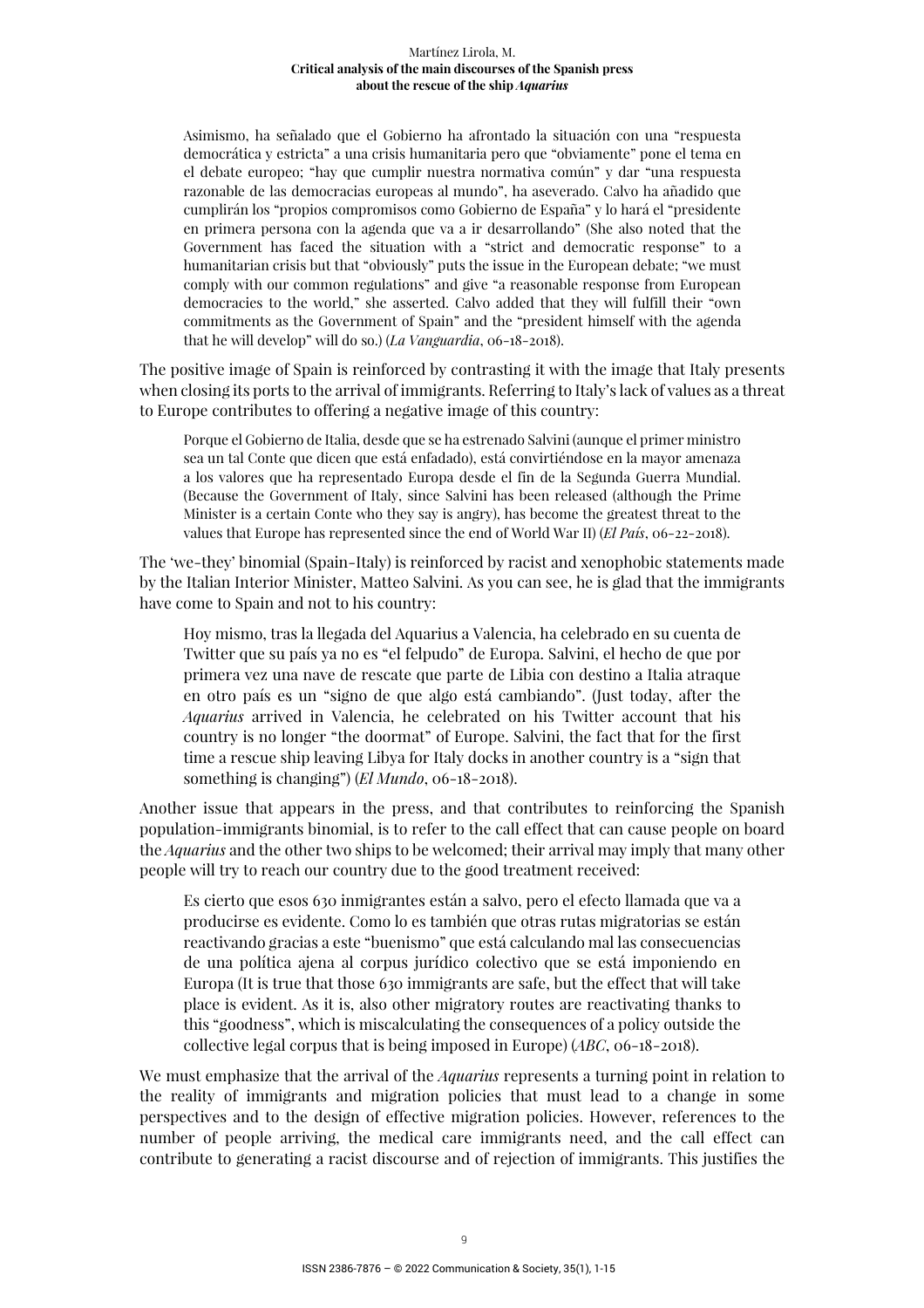following statement by David Noguera, the president of Médicos sin Fronteras, who fears that signs of xenophobia may arise: "Me preocupa que los discursos xenófobos se consoliden en Europa y eso cause más muerte y sufrimiento" ("I am concerned that xenophobic discourses will be consolidated in Europe and that this will cause more death and suffering") (*ABC*, 06- 17-2018).

Thanks to the following testimony from a member of the Red Cross, we know how much immigrants value receiving humane treatment and signs of affection. This has to lead us to reflect on how much we have in common with people, regardless of our background or culture. Respectful, careful and humanitarian treatment is equally well received anywhere in the world:

El responsable de Emergencias en la Comunidad Valenciana de Cruz Roja, Javier Gandía, dijo que lo que más notan de los inmigrantes son muestras de cariño que les agradecen "que se les dé un trato humano" y que están muy interesados en poder hablar con sus familias. "Muchos tienen móvil y por eso hemos puesto cargadores" (The person in charge of Emergencies in the Valencian Community of the Red Cross, Javier Gandía, said that what they most notice about immigrants are signs of affection that thank them "that they are treated humanely" and that they are very interested in being able to speak with their families. "Many have a mobile phone and that is why we have put chargers") (*ABC*, 06-18-2018).

The following example is the human testimony of one of the rescued girls. Her name is not mentioned, only her age and her place of origin; however, the name of the volunteer is given, to which the girl comments on the importance of the hug received:

Una niña de 12 años, procedente de Guinea y que navegaba a bordo de la flota del Aquarius, que este domingo ha llegado al Puerto de Valencia tras ocho días de travesía por aguas del Mediterráneo, le ha dicho a uno de los voluntarios de la Cruz Roja que han trabajado en el operativo 'Esperanza': "Hace mucho tiempo que nadie me daba un abrazo como este". Así lo ha contado a los medios de comunicación Fernando Justa, un voluntario que, visiblemente emocionado, ha relatado algunas de las vivencias de la jornada de este domingo durante el desembarque de los 630 inmigrantes que han llegado a la capital valenciana en la flota del Aquarius (A 12-year-old girl, from Guinea and who was sailing aboard the *Aquarius* fleet, who arrived at the Port of Valencia this Sunday after eight days of crossing the waters of the Mediterranean, told one of the volunteers of the Red Cross that has worked in the 'Esperanza' operation: "It has been a long time since anyone gave me a hug like this." This was told to the media by Fernando Justa, a volunteer who, visibly moved, has related some of the experiences of the day on Sunday during the disembarkation of the 630 immigrants who have arrived in the Valencian capital in the Aquarius fleet) (*El Mundo*, 06-18-2018).

The voices of people with political responsibilities and of NGOs in the news items contrast with the almost non-existence of testimonies from immigrants. This contributes to enhancing the 'we-they' binomial and to placing immigrants in a passive situation, while the people of the majority group are in an active situation, since they are the decision makers and those who offer help. The following example shows how an immigrant makes clear that he needs care from the majority group, a fact that helps to point out the difference between 'we-they.' The majority group is an agent, and the group of immigrants receives the action: "'Estoy contento, nos van a cuidar. Nuestra vida no es fácil', decía Ibrahim cuando el barco aún estaba acercándose al puerto" ("'I am happy, they will take care of us. Our life is not easy,' said Ibrahim when the ship was still approaching the port") (*El País*, 06-17-2018).

Despite the fact that the testimonies of immigrants are scarce compared to those of politicians and NGOs, they appear more often than they did before the arrival of the *Aquarius* in Spain. Sometimes we know immigrants' opinions thanks to the testimony of someone from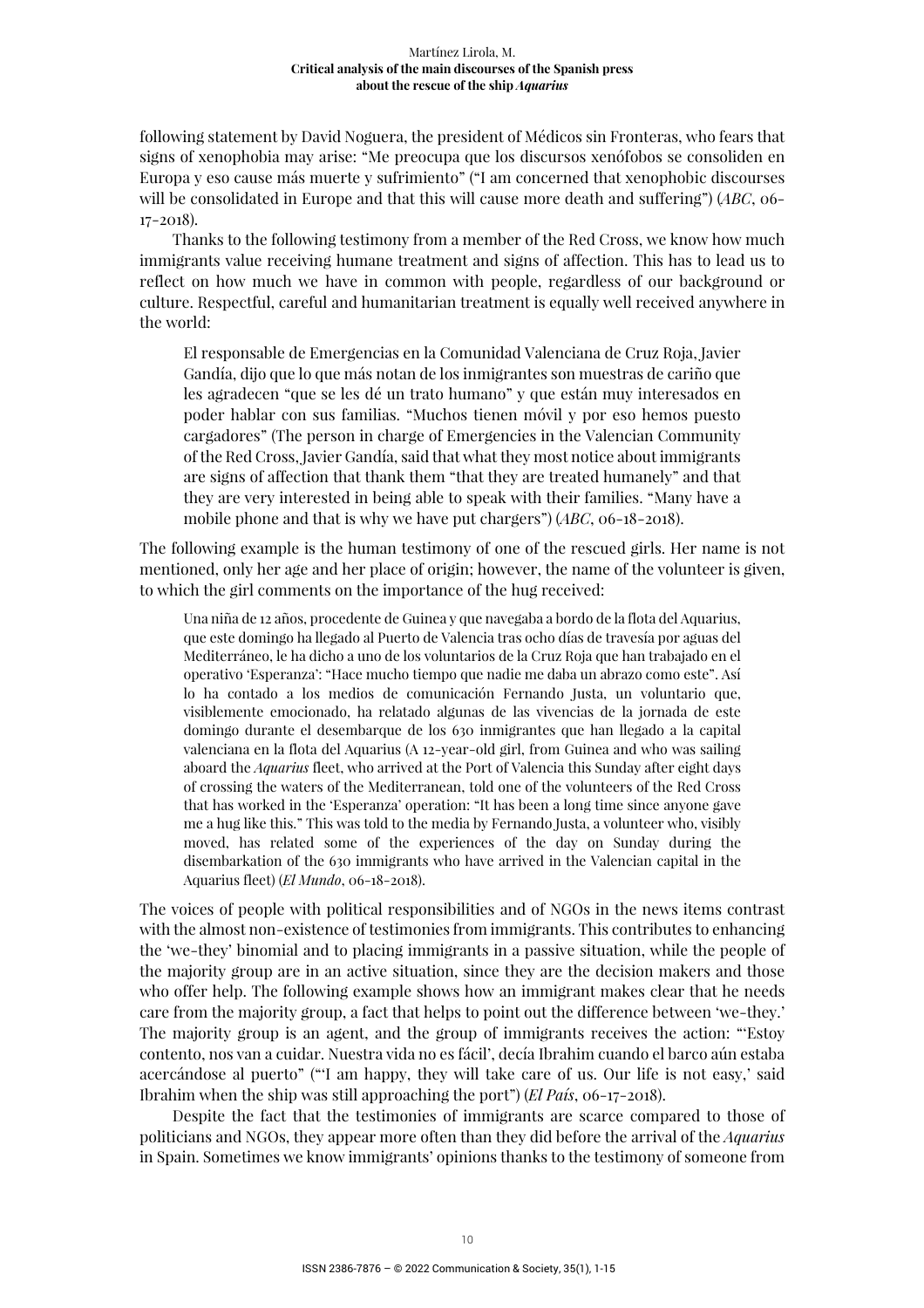the majority group. Thus, in the example that follows, which refers to immigrants who have been welcomed in Vigo, Ana Pardo, territorial manager of Provivienda in Galicia, informs us that immigrants are grateful for feeling welcomed, so that a positive image of Spain is offered again:

"Se quieren quedar aquí donde se han sentido acogidos. Son gente joven y sienten que han llegado aquí y que tienen una oportunidad nueva en sus vidas", relata Pardo. […] "Nosotros que trabajamos con ellos, vemos que son muy colaboradores y agradecidos y que solo buscan una oportunidad de futuro", explica "They want to stay here where they have felt welcomed. They are young people, and they feel that they have arrived here and that they have a new opportunity in their lives," says Pardo. […] "We who work with them, we see that they are very collaborative and grateful and that they are only looking for an opportunity for the future," he explains) (*ABC*, 06-27-2018).

In other cases, journalists give immigrants a voice in the news items although there is often little information offered from the person speaking. In the example that follows, only the name and age are referred to, but something is said about the terrible situation that this person suffered in his region: "España está muy bien, no se puede comparar a Darfur, de donde vengo", confiesa Hassan, de 19 años. Darfur, una región que lleva años de violentos conflictos, ubicada entre Sudán y República Centroafricana, al sur y Chad y Libia, al oeste" ("Spain is very good, it cannot be compared to Darfur, where I come from," Hassan, 19, confesses. Darfur, a region that has had years of violent conflict, located between Sudan and the Central African Republic in the south and Chad and Libya in the west"] (*ABC*, 06-18-2018).

The example presented below clearly shows that there are immigrants trying to stay in Spain, to integrate and to become citizens; the immigrant shows a clear interest in being part of the majority group. Again, we only know the name and the place of origin. The reasons that have led to Mohamed leaving his country are not explored in depth:

"Quiero aprender, convertirme en médico y quedarme en España". […] Mohamed Ommda huyó de Sudán porque no tenía futuro. Confiesa que está muy feliz de haber llegado a España donde no duda en quedarse y empezar una nueva vida ("I want to learn, become a doctor and stay in Spain." […] Mohamed Ommda fled Sudan because he had no future. He confesses that he is very happy to have arrived in Spain where he does not hesitate to stay and start a new life) (*ABC*, 06- 18-2018).

Finally, the following example shows the surprise of an immigrant at the fact that there are people who do not really see that immigrants flee their countries due to the harsh living conditions: "[…] Nos cuesta entender que se vea con malos ojos a las personas que huyen de su país. Somos seres humanos y no entiendo que nos vean como gente que viene a saquear", dijo. Rahat de Sri Lanka. ("[…] It is difficult for us to understand that they look down on people fleeing their country. We are human beings and I do not understand that they see us as people who come to loot," said. Rahat from Sri Lanka) (*El Mundo*, 06-20-2018).

## 5. Discussion

Taking discourse as a social practice leads us to establish a direct relationship between the types of discourses that emerge before and after the arrival of the *Aquarius* in Spain and the social situation for this solidarity decision. Considering the rescue of these 630 people as a humanitarian issue determines the emergence of a first discourse related to reception and solidarity. However, once immigrants arrive and are welcomed, there appears a discourse that alerts the Spanish population about the health status of some newcomers and the possibility that they may have some infectious diseases.

In the news items analyzed, a positive image of Spain is offered, together with acceptance and solidarity in a situation considered to be a humanitarian crisis. This positive image is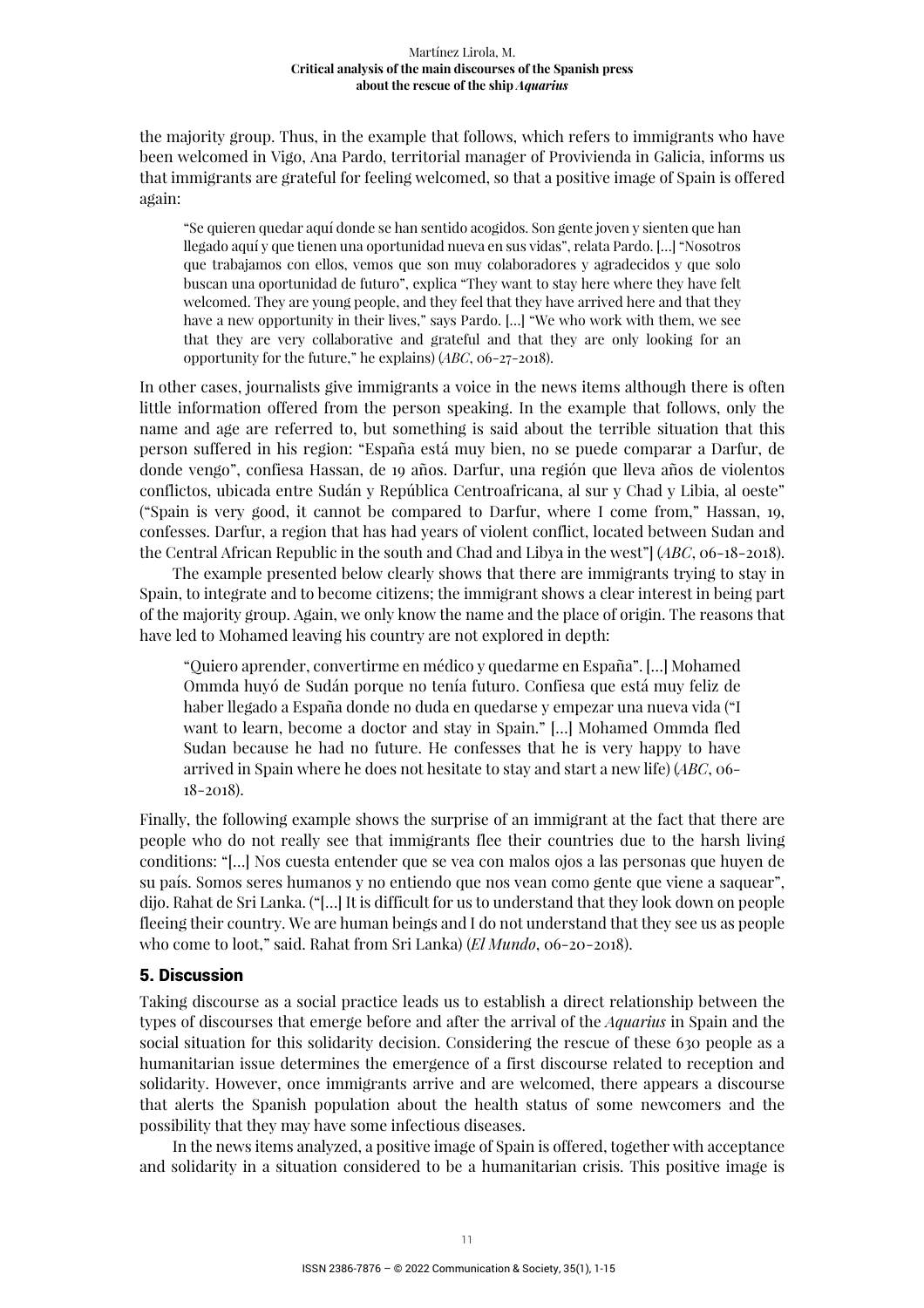further reinforced by contrasting it with the Italian government's refusal to open its ports to accommodate the rescued people. We are therefore faced with a clear contrast that enhances positive self-representation and Italy's negative representation. In promoting solidarity, the problematization of the arrival of immigrants is left aside, which is what usually prevails in the press.

The linguistic description of the testimonies of politicians is related to an ideology that enhances the decisions made as correct and extols the 'we,' who welcome and help, compared to the 'they,' who are both Italy, which rejects people aboard the *Aquarius*, and the rescued immigrants. The discourse of the NGOs claims to offer a humanitarian treatment to immigrants and to watch over their health and respect for human rights. The few examples of migrant testimonies suggest that they are considered a voiceless social group: their testimonies are rarely offered in the news analyzed.

Deepening on the different discourses related to the rescue of the *Aquarius* that the press transmits and offering some examples contributes to deconstructing ideology. It shows that the majority group has power both to make the decision to host and to generate a discourse that generates public opinion on the need to show solidarity in the face of a humanitarian crisis. Also, the few testimonies of immigrants place them in the background despite the fact that the news items are about them. Giving little space to listen to their opinions and their life stories in the analyzed news shows that their discourse is not sufficiently visible.

In this sense, it would be necessary for the press to delve into the harsh conditions that immigrants experience in their countries of origin, since it is these that determine that they risk their lives. Giving more space to the testimonies of immigrants in the news is essential for the audience to know the social reality that rescued people live in, in which essential rights violations are common. Thus, a majority discourse could be promoted that exerts pressure so that respect for human dignity is a reality in all countries.

#### 6. Conclusions

Choosing the perspective of CDA to delve into a discourse that reproduces a complex social situation, such as the rescue of 630 immigrants, allows us to highlight the way in which the language used by the press plays a fundamental role in the narration of the different moments linked to the said rescue. The positive representation of Spain contributes to generating a positive feeling that relates the people of the majority group with solidarity. Therefore, we see the way the language expresses the power that the majority group has to offer positive selfrepresentation. However, no information is provided for the reasons migrants migrate, a fact that contributes to presenting immigrants in a general way, without precise information about their situation, so that their humanization is not favored.

Offering an analysis of the different discourses that we observe in the Spanish press related to the rescue and the arrival of the *Aquarius* allows us to observe that the 'we-they' binomial is present in the news items analyzed, since there are many testimonies of people from the majority group, the one with the power, and there are few cases in which testimonies of immigrants are offered. Furthermore, 'we' welcome, help and care, while 'they' are welcomed, they are helped, they are cared for. That is, the majority group is active and immigrants are passive. This study would have been more complete if a multimodal analysis had been done, also paying attention to the images, but the space limitations of the article have not allowed this.

Going deeper into the way the press describes the decision to host the *Aquarius* and its subsequent arrival in Spain, it is observed that there is a tendency to offer a humanitarian discourse that enhances solidarity. However, we believe that it is necessary for the press to go one step further and offer a discourse more committed to social justice, in order to openly promote the inclusion and empowerment of rescued people. This would contribute directly to the construction of a power discourse and a social ideology that is committed to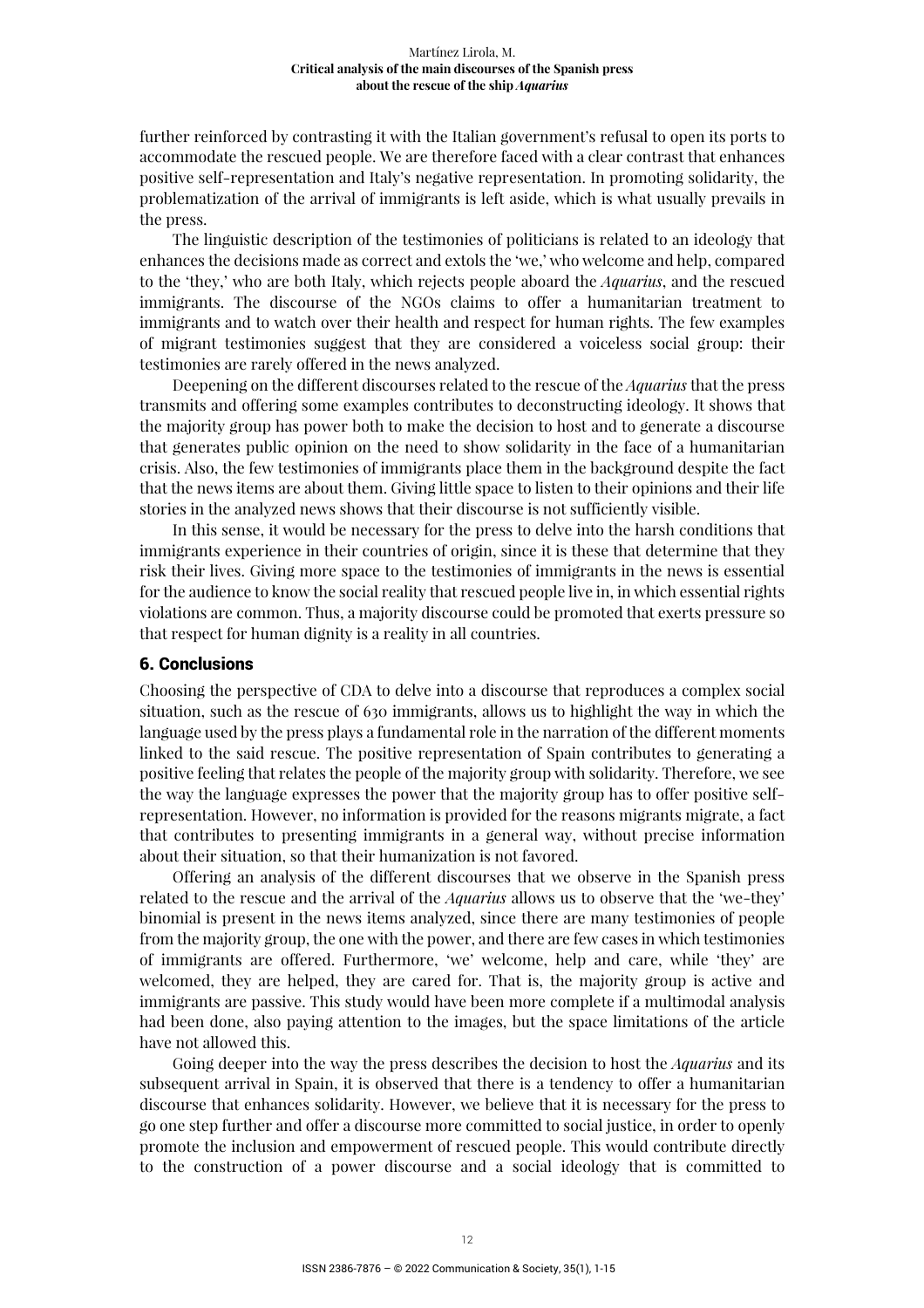naturalizing aid between countries and people for humanitarian issues, such as the one presented in this article. Consequently, progress would be made in building public opinion based on solidarity, respect for diversity and the defense of rights for all human beings.

## References

*ABC,* 10 junio-10 julio, 2018. Retrieved from http://www.abc.es

- ACNUR (Alto Comisionado de las Naciones Unidas para los Refugiados) (2014). *Los medios de comunicación y las personas refugiadas*, Folleto 1-7. Retrieved from https://www.acnur.org/es-es/publications/folletos/5b44b1c44/los-medios-decomunicacion-y-las-personas-refugiadas.html?query=inmigrante
- ACNUR (Alto Comisionado de las Naciones Unidas para los Refugiados) (2016). "Mundo en guerra. Tendencias globales. Desplazamiento forzado en 2015". Ginebra/Madrid. Retrieved from

http://www.acnur.org/t3/fileadmin/Documentos/Publicaciones/2016/10627.pdf

- Anderson, B. (2013). *Us and them? The dangerous politics of immigration control.* Oxford: Oxford University Press.
- Arango, J. (2002). *La fisonomía de la inmigración en España*. *El campo de las ciencias y las artes, 139 («El nuevo orden demográfico»)*. Madrid: Servicio de Estudios BBVA.
- Armañanzas Sodupe, E. & Díaz-Noci, J. (1996). *Periodismo y argumentación. Géneros de opinión.*  Bilbao: Universidad del País Vasco.
- Bañón, A. M. (2008). Análisis crítico del discurso de los medios de comunicación sobre las personas emigradas. Una mirada personal. In M. Martínez Lirola (Ed.), *Inmigración, discurso y medios de comunicación* (pp. 23-44). Alicante: Fundación Juan Gil Albert.
- Bañón, A. M. & Fornieles, J. (2008). *Manual sobre comunicación e inmigración*. San Sebastián: Gakoa.
- Bañón Hernández, A. M. & Romero, S. R. (2013). *Ánimo. Estamos con vosotros*: Messages of solidarity written in a visitors' book during a sit-in conducted by a group of immigrants in Spain. *Discourse and Society, 24*(1), 3-26.
- Barrera, C. (Coord.) (2004). *Historia del Periodismo Universal*. Barcelona: Ariel.
- Bednarek, M. & Caple, H. (2017). *The discourse of news values. How news organizations create newsworthiness.* Oxford: Oxford University Press.
- Casero, A. (2007a). Discurso mediático, inmigración e ilegalidad: legitimar la exclusión a través de la noticia. In R. Zapata Barrero & T. van Dijk (Eds.), *Discursos sobre la inmigración en España. Los medios de comunicación, los parlamentos y las administraciones* (pp. 69-90). Barcelona: Fundación CIDOB.
- CCME & WACC Europe (2017). Changing the Narrative: Media Representation of Refugees and Migrants in Europe. Retrieved from http://www.refugeesreporting.eu/report/
- Cruz Moya, O. (2020). De **"**lobos solitarios**"** a **"**carpas africanas**"**: estrategias de despersonalización en las metáforas empleadas por el discurso periodístico en torno a los refugiados. *Tonos Digital, 38*(1), 1-15.
- *El Mundo,* 10 June-10 July, 2018. Retrieved from http://www.elmundo.es
- *El País*, 10 June-10 July, 2018. Retrieved from http://www.elpais.es
- Fairclough*,* N. (2002)*. Language and power*. 2nd ed. London: Macmillan.
- Faure, R., Gavas, M. & Knoll, A. (2015). *Challenges to a comprehensive EU migration and asylum policy*. London/Maastricht: ECDP/ODI.
- Igartua, J. J., Moral-Toranzo, F. & Fernández, I. (2011). Cognitive, Attitudinal, and Emotional Effects of News Frame and Group Cues, on Processing News About Immigration. *Journal of Media Psychology, 23*(4), 174–185.
- Khalid, M., Baig, Z. & Muhammad, M. (2016). Patriarchal consumerism: Critical discourse analysis of Pakistani gendered TVCs. *Language in India, 16*(8), 59-67.
- *La Vanguardia,* 10 June-10 July, 2018. Retrieved from http://www.lavanguardia.com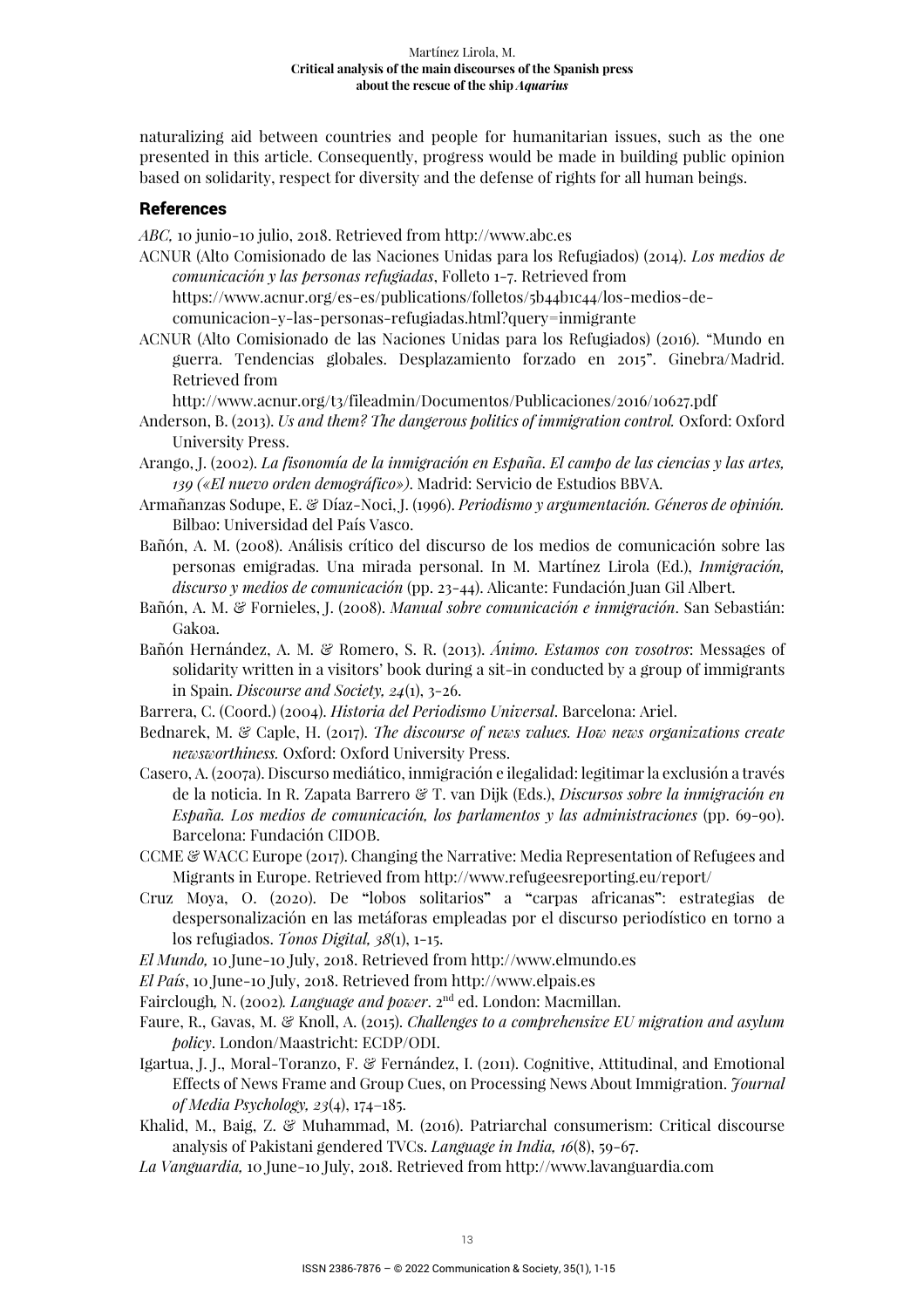- KhosraviNik, M. (2010). Actor descriptions, action attributions, and argumentation: towards a systematization of CDA analytical categories in the representation of social groups. *Critical Discourse Studies, 7*(1), 55-72.
- KhosraviNik, M. (2014). Immigration discourses and critical discourse analysis. In C. Hart  $\mathscr{C}$  P. Cap (Eds.), *Contemporary critical discourse studies* (pp. 501-519). London: Bloomsbury.
- Martínez Lirola, M. (2014). Approaching the representation of sub-Saharan immigrants in a sample from the Spanish press: deconstructing stereotypes. *Critical Discourse Studies, 11*(4), 482-499.
- Martínez Lirola, M. (2016). Multimodal representation of Sub-Saharan immigrants as illegal: deconstructing their portrayal as victims, heroes and threats in a sample from the Spanish press. *Bulletin of Hispanic Studies, 93*(4), 343–360.
- Martínez Lirola, M. (2017a). Linguistic and visual strategies for portraying immigrants as people deprived of human rights. *Social Semiotics, 27*(1), 21-38. https://www.doi.org/10.1080/10350330.2015.1137164
- Martínez Lirola, M. (2017b). Discursive legitimation of criminalization and victimization of sub-Saharan immigrants in Spanish *El País* and *ABC* newspapers". In J. Chovanec & K. Molek-Kozakowska (Eds.), *Representing the other in European media discourses* (pp. 136- 154). Amsterdam/Philadelphia: John Benjamins. https://www.doi.org/10.1075/dapsac.74.07mar
- Moore K, Gross B. & Threadgold T. (eds.). (2012). *Migrations and the Media.* New York: Peter Lang.
- Rodríguez Breijo, V. (2010). La representación televisiva de los inmigrantes africanos: invisibilidad, desconocimiento y precariedad. *Revista Mediterránea de Comunicación, 1*, 113-140.
- Seoane Pérez, F. (2017). Framing of the Syrian Refugee Crisis in the Spanish Press. In M, Barlai, B. Fähnrich, C. Griessler & M. Rhomberg (Eds.), *The Migrant Crisis: European Perspectives and National Discourses* (pp. 267-282). Berlin: LIT.
- Sepúlveda, C., Gilberto, L., Rodrigo, M. & Medina, P. (2008). Niveles semánticos de las representaciones sociales de la inmigración subsahariana: los sucesos de Ceuta y Melilla según *ABC*. *Estudios sobre el mensaje periodístico, 14*, 129-148.
- Solves Almela, J. & Arcos Urrutia, J. M. (2020). El Aquarius desembarca en la prensa española, *Tonos Digital, 38*(1), 1-27.
- Van Dijk, T. A. (1997). *Racismo y análisis crítico de los medios*. Barcelona: Paidós.
- Van Dijk, T. A. (2005). *Racism and discourse in Spain and Latin America*. Amsterdam/Philadelphia: John Benjamins.
- Van Dijk, T. A. (2008). Reproducir el racismo: el rol de la prensa. In F. Checa y Olmos (Ed.), *La inmigración sale a la calle. Comunicación y discursos políticos sobre el discurso migratorio*  (pp. 19-49). Barcelona: Icaria.
- Van Dijk, T. A. (2009). *Discurso y poder*. Trans. A. Bixio. Barcelona: Gedisa.
- Van Dijk, T. A. (2018). Discourse and Migration. In R. Zapata-Barrero & E. Yalaz (Eds.), *Qualitative Research in European Migration Studies* (pp. 227-245). IMISCOE Research Series. https://www.doi.org/10.1007/978-3-319-76861-8\_13
- Wodak, R. (2011). Critical linguistics and critical discourse analysis. In J. Zienkowski, J-O Östman, & J. Verschueren (Eds.), *Discursive pragmatics* (pp. 50-70). Amsterdam/ Philadelphia: John Benjamins.
- Wodak, R. & Meyer, M. (2009). Critical discourse analysis: History, agenda, theory and methodology. In R. Wodak & M. Meyer (Eds.), *Methods of critical discourse analysis* (pp. 1- 33). 2nd ed. London: Sage.
- Wodak, R. & Reisigl, M. (2001). Discourse and racism. In D. Tannen, D. Schiffrin & H. Hamilton (Eds.), *The handbook of discourse analysis* (pp. 372–397). Oxford: Blackwell.